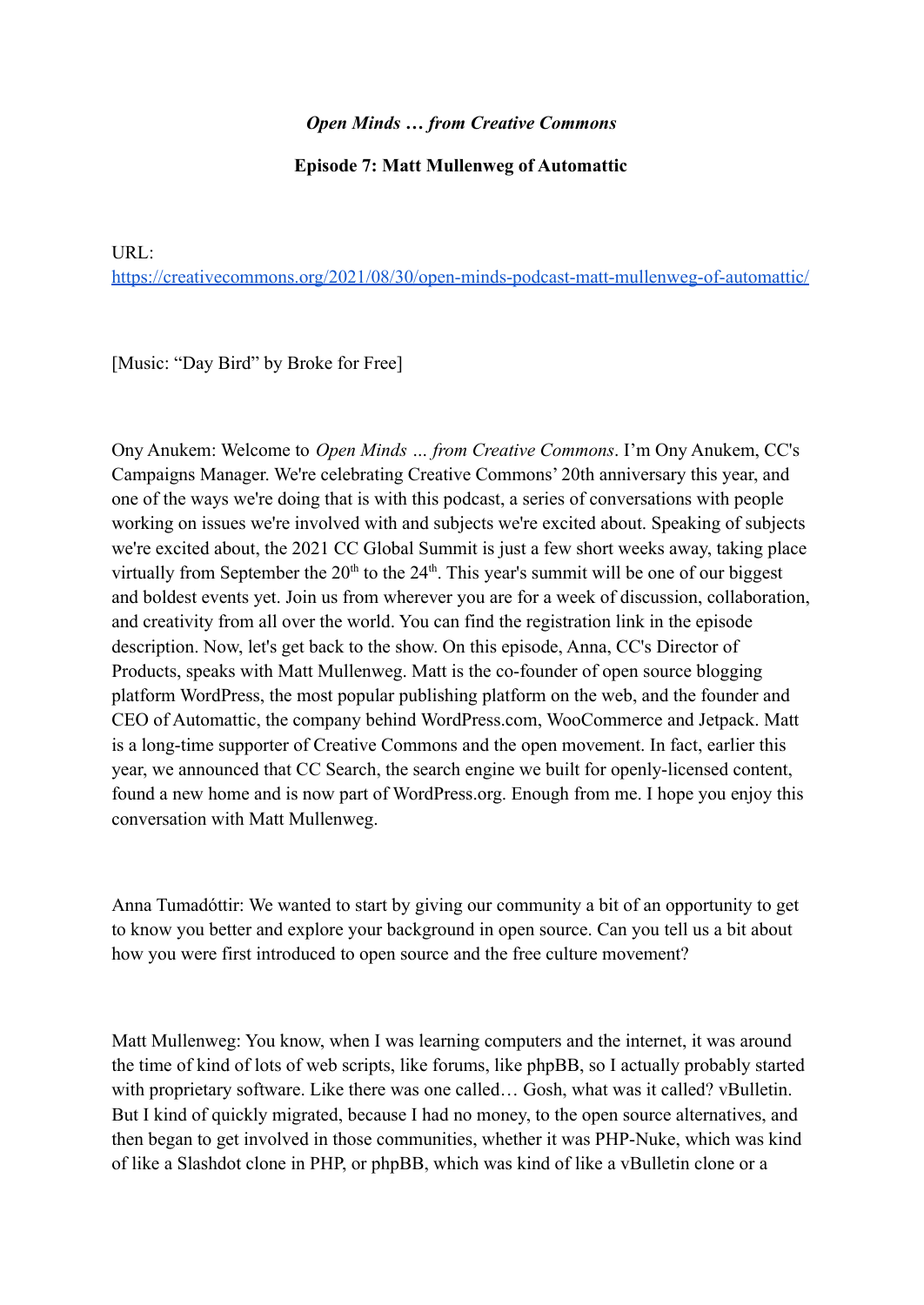forums clone, and that was kind of my first taste of it. When I was a kid as well, [unclear 02:48] not having money is, I would always like pirate things or crack video games or something like that, but that never really sat well with me, so as I grew up, I think, began to search for either paying for things or finding things that were meant to be free. So I sort of grew out of that pretty early ages as well.

Anna Tumadóttir: Interesting. Yeah, that's a good point about the desire to do things right, and open source allows for that. So did you experience much of an intersection between the free culture movement and those sort of early days of getting into open source, or was it primarily just on the sort of software, web side?

Matt Mullenweg: Well, you would probably know this. What year did Creative Commons start?

Anna Tumadóttir: 2001 is when we were incorporated, but the licenses were first released end of 2002.

Matt Mullenweg: I feel like a lot of the folks I was following at the time, like, gosh, Aaron Swartz, Lawrence Lessig, probably Joi Ito, were talking about Creative Commons, and it was, definitely the blogger community around then, was very, very, very prominent, so it was on my mind. I feel like I had a sticker that said "Free the mouse" on my laptop at one point. So because I was kind of a Slashdot open source zealot, I would, yeah, follow that sort of thing, but I probably might... You know, I… Yeah, I guess actually that "free the mouse" campaign might have been which Lawrence Lessig worked on, maybe Cory Doctorow as well, was maybe my first sort of getting to know how like copyright worked and the extensions and public domain and other things, and I always found it fascinating that for content, unlike software, there wasn't like a great way to put things out there.

Anna Tumadóttir: Right. Right, right. Now, that's exactly… That sounds like the early crew, and that's what they set out to solve, for sure. So continuing on the open source line, what is it today that continues to inspire you to support and contribute to these sorts of projects?

Matt Mullenweg: Oh. Well, it's just the world I want to live in, you know. I think it's great that there's proprietary versions of everything, and I definitely support people's rights to do that and sell that and do whatever they want, but in terms of what I personally work on and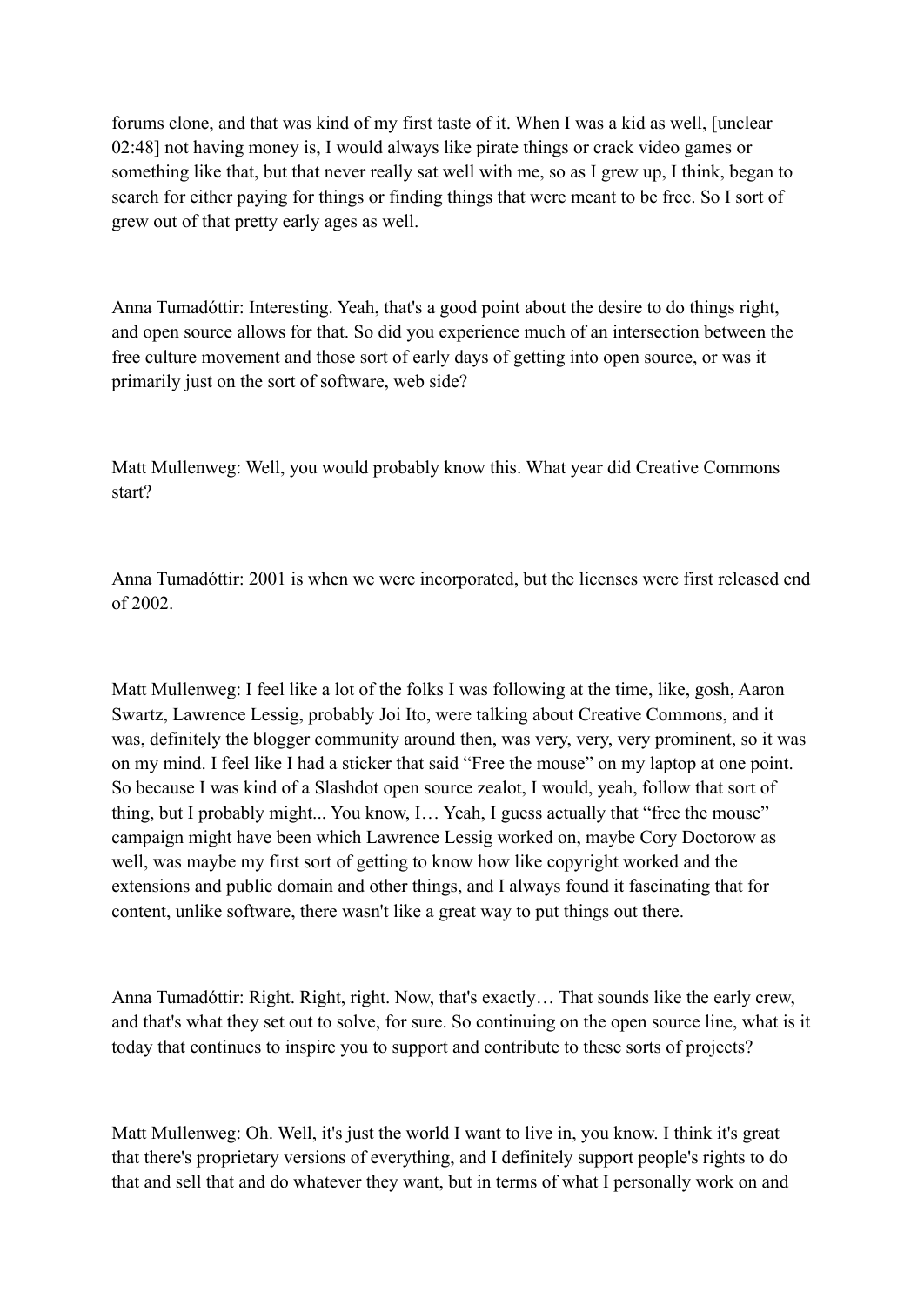personally contribute to, I want to contribute to things that increase the commons, that increase the collective wealth of all humanity, and the ability and access. And so pretty much everything I do or contribute to has some element of open source to it, and I think it's so exciting to see when open source gets applied to areas other than software, whether that's, you know, kind of human knowledge with Wikipedia or finance with Bitcoin and Ethereum, and so many things there. And so, like it's pretty exciting to see that when like people start working together in an open, transparent, collaborative manner, what we can do, and yeah. That's what I plan to do the rest of my life.

Anna Tumadóttir: Well, we will hold you to that. [laughs] Bold words. Outside of your WordPress contributions, obviously, are there like specific projects that you contribute to or follow really closely that you see contributing to the broader commons on the software front?

Matt Mullenweg: Well, I mean, one that we were able to work with y'all on is this idea of the Creative Commons Search, the open search, which I believe we've branded it as "now lives on WordPress.org," and we're hoping to build it up quite a bit. I also really want to make it easy for people within WordPress to license their images in a way they can be accessible to others. It was funny, because, you know, we… WordPress has always included design and themes, and we wanted… It was almost impossible to find like images that were, we could, you know, we could say were GPL. GPL's not really designed to apply to images anyway, but there just wasn't anyone out there who was saying that, and so I ended up just taking… I have about 30,000 photographs on my site that I've taken myself and just saying, "Hey, you know, these are all… Consider these all completely open," and, you know, the theme team can use any of them they want. And so it was just kind of my photography in a lot of the early themes for WordPress, and now it's exciting to know that there's going to be open-source-compatible images across any number of, [accessible 07:20] to any number of people building things for the web, whether that's on WordPress or something else.

Anna Tumadóttir: That's really interesting that that was one of the motivations behind bringing open content into WordPress. You essentially spearheaded that with your own collection. Are there media types that you see a lot of use for in the blogger community that you want to support in Openverse?

Matt Mullenweg: It's not the blogger community, but so many of my friends who work in film or music really appreciate some of the open licensed assets that are available there, and so, you know, I, as a creator, someone who does film and music and photography and code and writes a lot, like I really get jazzed and rewarded by seeing people experience that work and use it, and I love when it gets remixed or modified, and… But that's me. You know, that's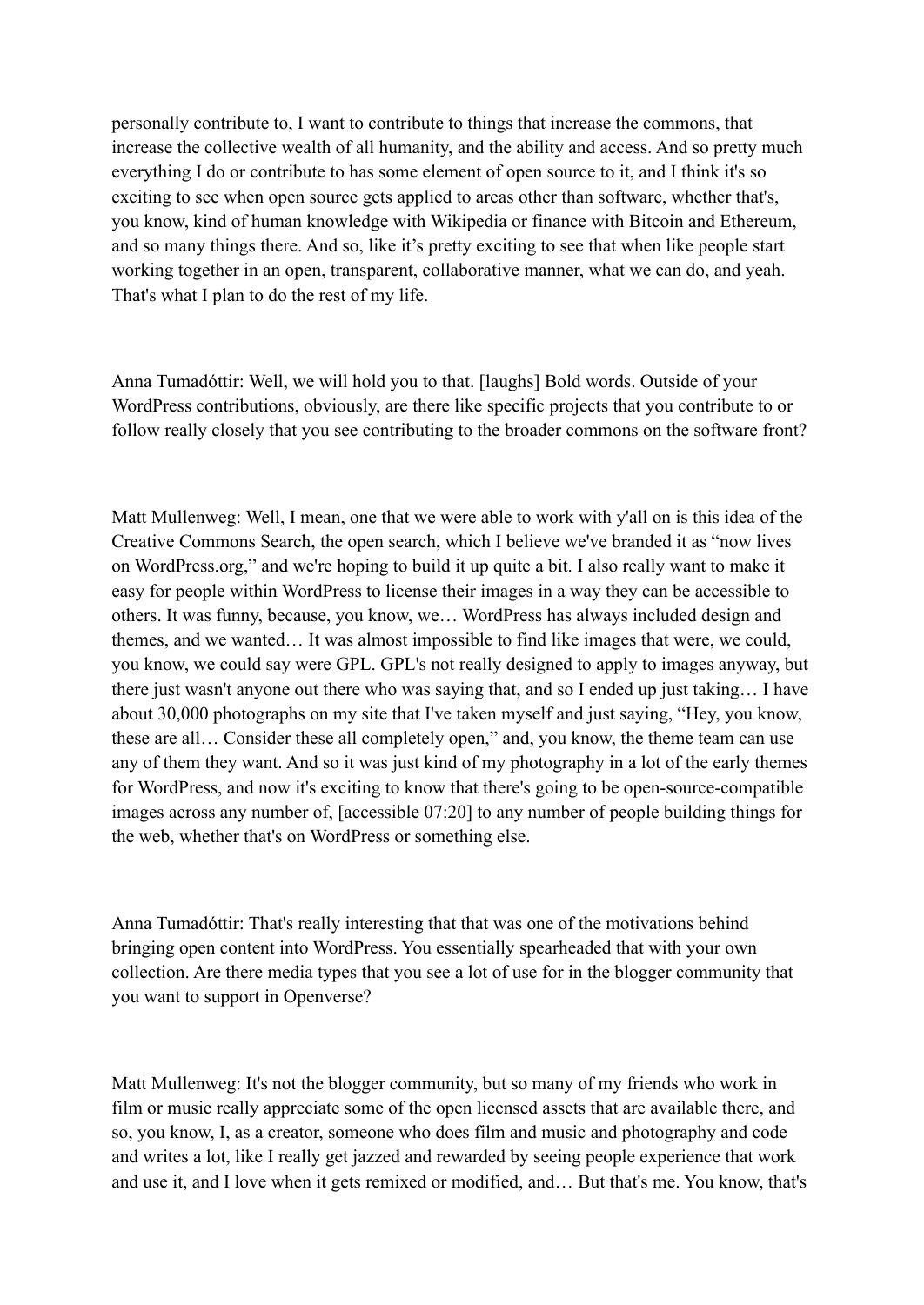not right for everyone, and I'm not even saying it's better than the alternatives, but it's just what I want to, you know, support there being more of in the world.

Anna Tumadóttir: Yeah. Definitely. I hear you there, and it'll be interesting to see how the reuse and remixing potentially accelerates with the increased discoverability through Openverse and what you find people sort of building on each other's creations.

Matt Mullenweg: Things like TikTok are kind of amazing there, even though it's not open licensed per se, but just giving users the ability to really riff on each other has created just such incredible, you know, from the sea shanty to many, many other… The way they do like remixes and duos and everything else. I think it should provide a lot of, maybe a proprietary start to something that I hope really becomes a big part of open culture in the future.

Anna Tumadóttir: Yeah. Absolutely. It'll be really exciting to see how it how it develops. TikTok is the wild world unto itself. [laughs] But so, like WordPress already has a really good reputation for being this, you know, collaboration hub for, you know, open source contributors, you know, — engineers specifically — but can you tell us about community engagement for folks who aren't engineers?

Matt Mullenweg: You know, it actually is a challenge still for us where on the engineering side of things, there's just so many decades of history of people, you know, maybe in nights and weekends or maybe as their main job, like contributing code to the commons, or their work and effort to the commons. And in design, it's just not as common, and I think that's true for some other areas as well. We have no issues with, no issues with translation. That appears to be a very collaborative field. No issues with volunteer support or documentation or… But when it gets into like more the realm of marketing or design, I don't know if those communities have had as much of a history or tenure of contributing to some sort of community or commons project.

Anna Tumadóttir: So one might say that WordPress is a sort of like a great place for individual creators to publish their works. I'm thinking through mechanisms that exist that let those folks be brought together for collaboration through the current ecosystem, so less about like contributing to WordPress, but working potentially with each other on what they're putting out creatively. Is there anything like that that exists at the moment?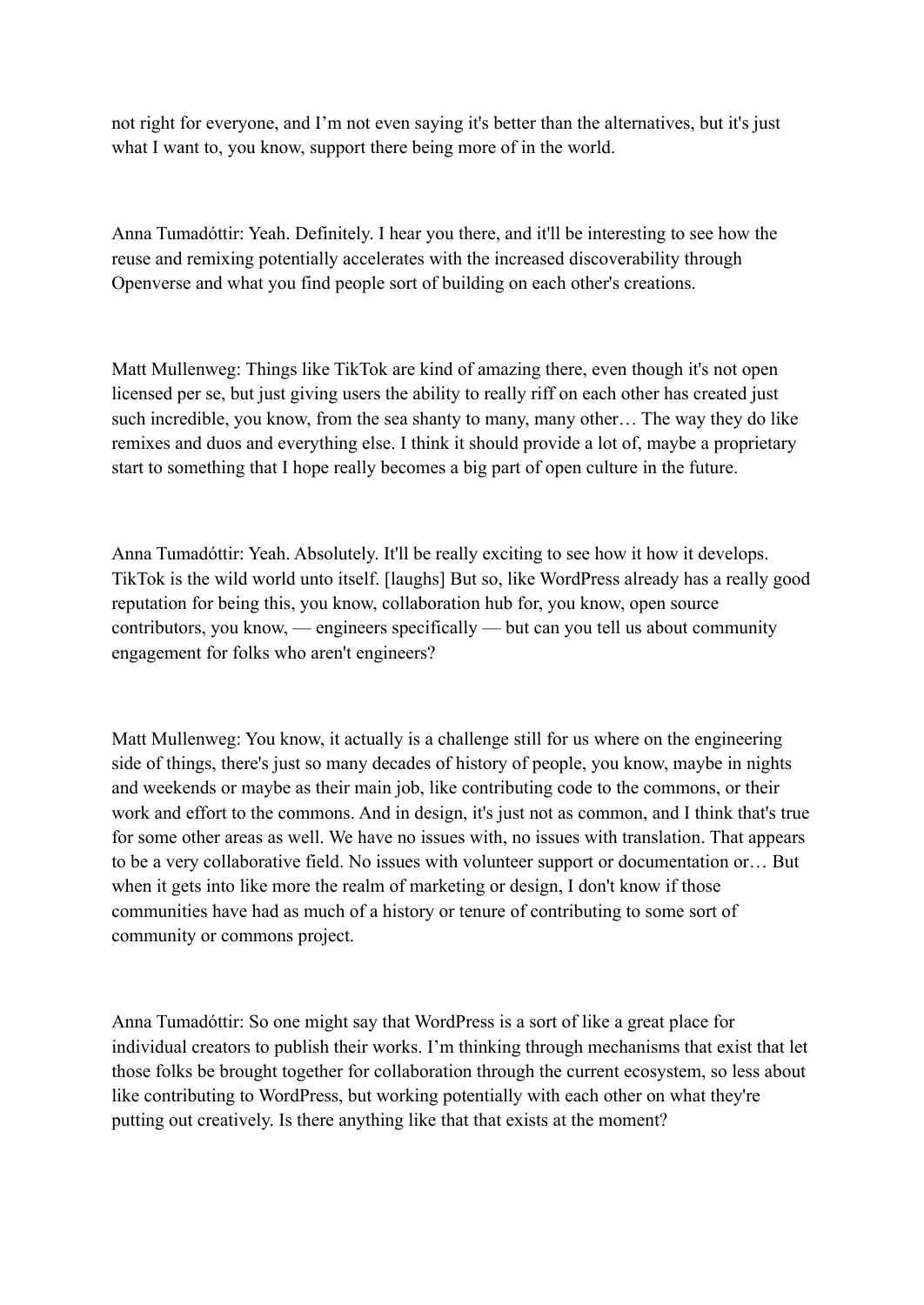Matt Mullenweg: I don't know.

Anna Tumadóttir: Or do you think there's an opportunity? It's like you're talking about like, you know, TikTok folks come together and build on the things that others do, and, you know, I'm thinking about like a blogger community. Do you see folks sort of moving between their sort of own, shall we say, like sites and spaces on WordPress to work together, talk together, collaborate, or is that something that is maybe less tracked?

Matt Mullenweg: I do think a lot about… Less about collaboration and more about community, and blog comments in particular and that kind of idea that every blog post was actually the start of a conversation, not the end of one, I think for myself and many others was one of the most compelling things about blogging. I mean, just this idea that the collective intelligence of the internet would come to your front door on whatever topic you would write about was just so cool, and then the people you meet through those comments and those shared interests. It was really special, and especially I think, for me, growing up in Houston, Texas, where the technology community, the folks who were passionate about open source and Linux and Wi-Fi and other things I was into at the time, was relatively small geographically even though it's a very populous city, but online, I could connect with worldwide enthusiasts. So I've been thinking a lot about how to reinvigorate that comment space, because I think a lot of the conversation has moved to social networks, which kind of dilute it, right, because they ultimately have a model where they want to get your attention and change your mind on something, usually something commercial, like "vote for this candidate" or "buy this thing." And so, just by nature of their business model, they're somewhat conflicted on, you know, surfacing the random replier to you, you know. And I even noticed on Twitter recently, like I'm not seeing a lot of the replies to my tweets, and I'm not even sure why. I used to…

Anna Tumadóttir: Oh.

Matt Mullenweg: … pride myself on replying to almost everything. And the web interface, at least, is not coming through. I spun back up Tweetbot, which is their desktop client, and that appears to be a cleaner feed. So that's something that's been on my mind. Something else I've been dealing with — and if anyone's listening to this and wants to contribute to it, I'm happy to work with you — is this concept of combining like a blog and a wiki so that… You know, so many websites powered by WordPress are, outside the comments, like really one-way, so like if you saw a typo on my post, you can't just click the edit button and fix it, and I feel like there's something kind of in between like a wiki or Wikipedia where [edit 13:42] just goes live immediately and like something where you have no access. That could be pretty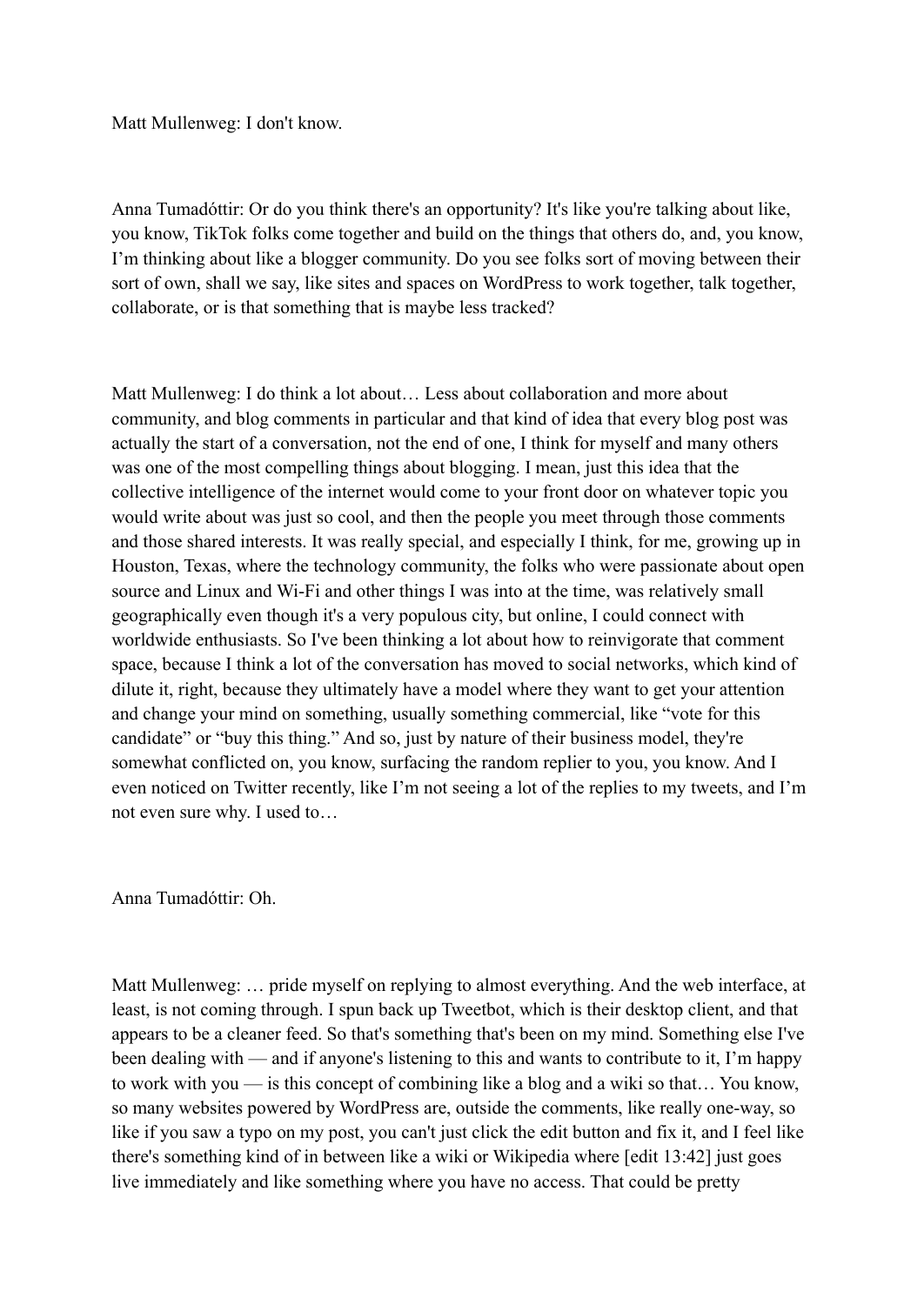interesting. You know, WordPress, by default, the first time you make a comment, it goes into a moderation queue, and I can see that and approve it or deny it. And so I've been thinking about, what would it look like that if you suggested an edit to one of a page or post on my site, that would go into a moderation queue, and I could approve it, deny it, you know, or send you an email, or whatever it might be that… It could be the start of a conversation not unlike submitting a pull request to code. So if we're able to bring that kind of more, you know, edit button to everything, kind of like everything on like a GitLab or GitHub has, I think that could be pretty interesting. You know, I'm not sure… Nice for creating more like community-oriented knowledge sites that might be specialized or niches or… So I don't know. What do you think of that idea? Would you use it?

Anna Tumadóttir: Yes, I would, actually. I appreciate you already having an articulated notion of how you would encourage more of this sort of community collaboration across it. So slightly switching gears on this, but one of the things that we find that often surfaces in the open movement is this sort of perceived tension between supporting free and open knowledge or culture or open source software — you know, you name it — and then conversely building sustainable businesses. So, like from your standpoint, you're obviously like a, you know, co-founder and supporter of WordPress, but you also balance this with running Automattic. How do you balance that, and do you run into any tensions there?

Matt Mullenweg: You know, I think the experience of WordPress businesses is hopefully a counterexample there. I don't know if I can make any promises to people. Like, yes, it's true, all our code is open, and sometimes people rip it off and resell our stuff and compete with us and all those sorts of things, but I have found throughout my career, the more I've given away, the more I've gotten back. And even though at certain points I was very frustrated that someone was, you know, not pirating our software, but like taking our code and competing with us, and that still happens to this day — so what I found is, it sort of, one, forces you to be good. Right? You aren't going to have a market just by dint of being the only person with some feature or line of code. Anyone can have the line of code, so you have to figure out like what really distinguishes you, like what makes you different, and what value are you providing to people? And so that, I think, can be humbling, frustrating, but then, you know, in the long term, incredibly rewarding. And the WordPress ecosystem is, you know, has a strong community norm and license of being like 100% GPL (which is, you know, a very, very permissive license; that's a GNU Public License), and still is driving — you know, not counting e-commerce — still 10, 12 billion dollars of revenue per year across all the players there, would be my estimate. And so yeah, you can do quite, quite well, like as large as some of the largest, you know, unicorn, decacorn, centicorn companies, while taking a completely open approach.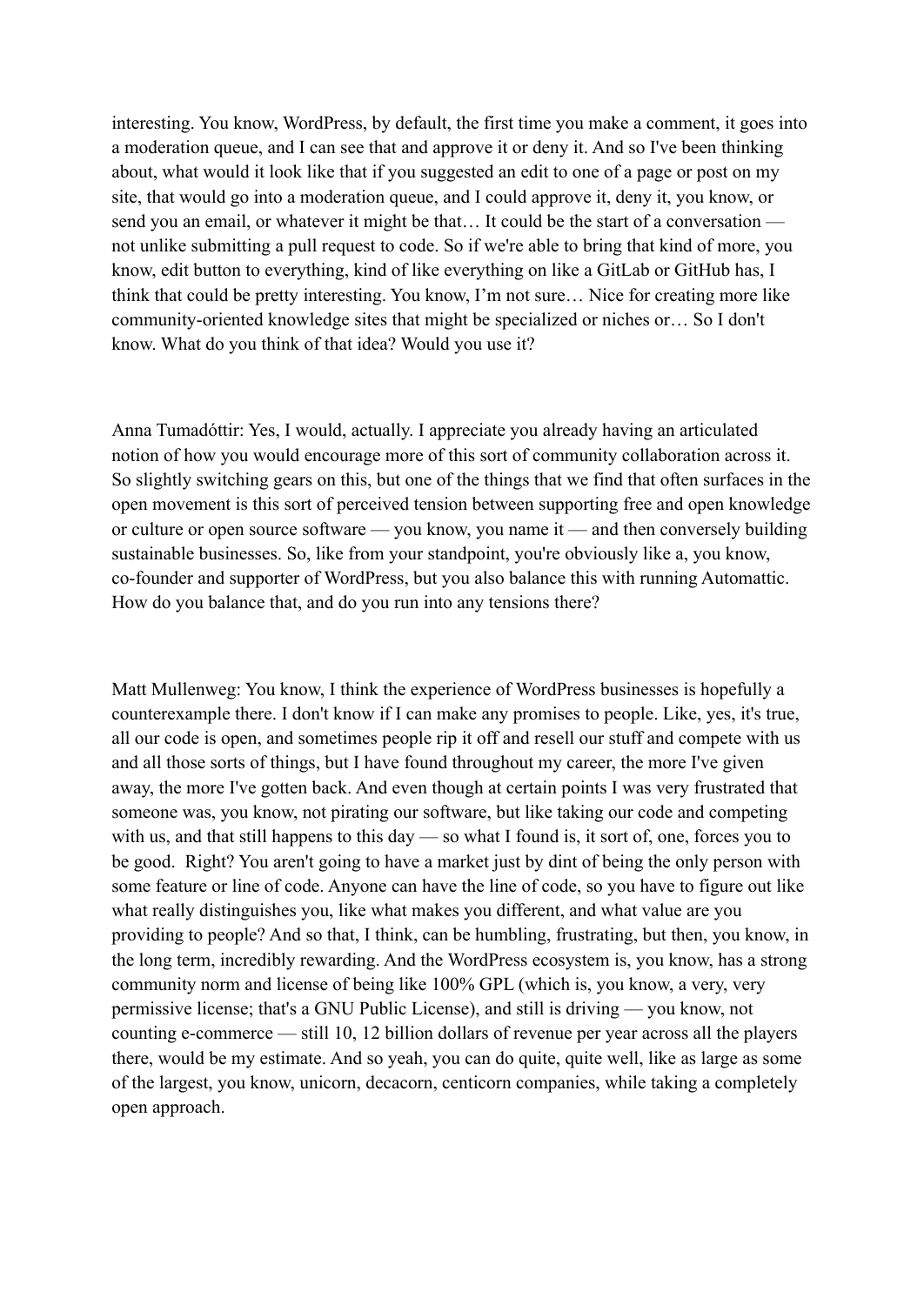Anna Tumadóttir: It's an inspiring example. So folks who are interested in supporting openness, but they also want to balance this with sort of financially sustainable ventures, you know, any lessons learned the hard way or the good way or other good models that you're aware of or have looked at in finding this balance?

Matt Mullenweg: I definitely, you know, underappreciated the importance of marketing and sales early on in our journey, and I think this was because since I had a background in like web design and, you know, we were very close to customers, like we got some things right and lucky in terms of our positioning and branding for WordPress and all that sort of stuff, but yeah, now, I really, really appreciate the sort of wisdom and experience that folks with more of a dedicated marketing or design background — well, marketing in particular or, sorry, marketing and sales background, can bring to the evolution of our products. And then for sales, I think it's like, it's kind of learning from your customers through a different lens. And, again, resisted having any salespeople for the longest time at Automattic, and now it's a source of a ton of learnings for us about like what real customers in the field are struggling with, what they want, what they're getting to, and so that... Yeah, you know, I think I had this kind of like misshapen idea that engineers can do everything and should do everything and follow that for many, many years. And later, I've really appreciated the beauty of a specialized team with great experience coming together to work on a common goal.

Anna Tumadóttir: I like that, thinking about sales almost like your front-line user researchers and getting in the minds of the customers that way. Of course, you got to hope that the salespeople and the engineers get along pretty well to be able to filter that into what is appropriate to build next and how to support it, but no, that's a good way of looking at it. We talked about the fact that you're bringing Openverse — or formerly known as CC Search into WordPress. Your core motivations for doing this, you said, are sort of enhance what people can work with on the design front and, you know, foster reuse. Were there other things you were thinking about when bringing this in, or had you considered just building this on your own?

Matt Mullenweg: Yeah, we had started work already on an open directory, so basically like a place for people to upload things, and yeah, so that was definitely on our mind. And then the opportunity to not just have what people contribute directly on WordPress.org, but actually indexed a World Wide Web of this great content people are putting out there is really powerful. And then also we can tie that into WordPress itself. So I love the idea of systems being as distributed as possible. You know, it's a big mantra for me is distributed companies, distributed work, distributed collaboration, and I think the fact that people can distributedly publish on their own websites content which they want to be part of the commons is so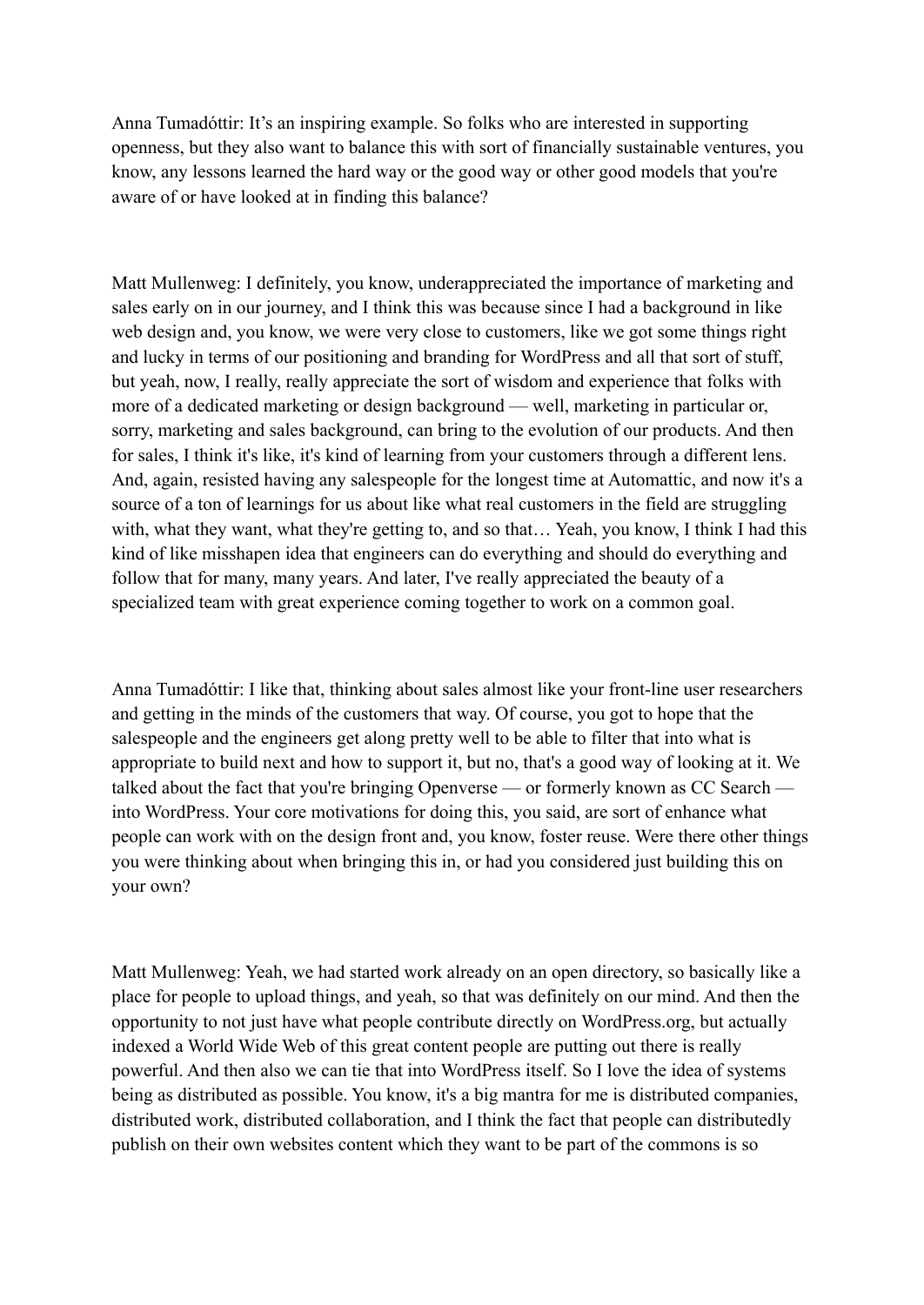powerful, and I want to support that. A search engine is, as Google has shown, is a really fantastic way to do that.

Anna Tumadóttir: Yes, this is true, and it'll be interesting too to see, you know, assets from cultural heritage institutions side by side with, you know, assets from professional photographers, amateur photographers, pictures of people's puppies. There's nothing wrong with that. Like, the world needs more pictures of puppies; I will tell you that.

Matt Mullenweg: I'd say it's one of the big challenges is, you know, for particularly our directory, like how do we surface what people are looking for when they search for images inside of WordPress (which is a little closer to stock photography, to be honest)? And then we're also — and you probably have some expertise on this, so I'd love to continue the conversation, but how do we navigate things like model releases in a Creative Commons way, or I understand certain buildings or art on buildings, like the twinkles on the Eiffel Tower, are copyrighted in a way that, so… But I don't know how you navigate that, but I'm sure you have some expertise and some thoughts there.

Anna Tumadóttir: We definitely have legal experts on staff who I'm sure have thoughts and can guide you on those matters, but yes, they are extremely tricky. There's also trickiness in frankly just folks taking photos of something that's under copyright and making their photo of them openly licensed, whereas like the actual thing they took a photo of, you know, not just on buildings [or something 21:52], but like, "Oh, look at this great cartoon I just read." You know, "Look at this poem that's in this book. I'm going to take a photo of it and pass it around the internet," and not necessarily think through what it means to have openly shared or openly licensed this thing. I'm curious if you've thought about, because you obviously have, you know, a really solid community of contributors to your underlying software, if you've thought about harnessing, you know, users to help with that discoverability component, like to help generate new metadata, you know, film descriptions, add tags, you know, add geoinformation, things like that, to either the content that they are contributing to this, you know, new Openverse of content, or when they go to use something to sort of be built in this option of the sort of like, you know, like just this virtuous cycle where you can improve the thing that you found by making it more discoverable for the next person — is that something you've thought about for the future of that project?

Matt Mullenweg: Yeah, and if this were 10 years ago, we'd probably approach it with like all of the tagging or metadata or things being manually created and maybe manually translated as well but, you know, some of these image, vision APIs and cloud APIs with machine learning are kind of incredible, so now we're thinking more of like, well, the first pass for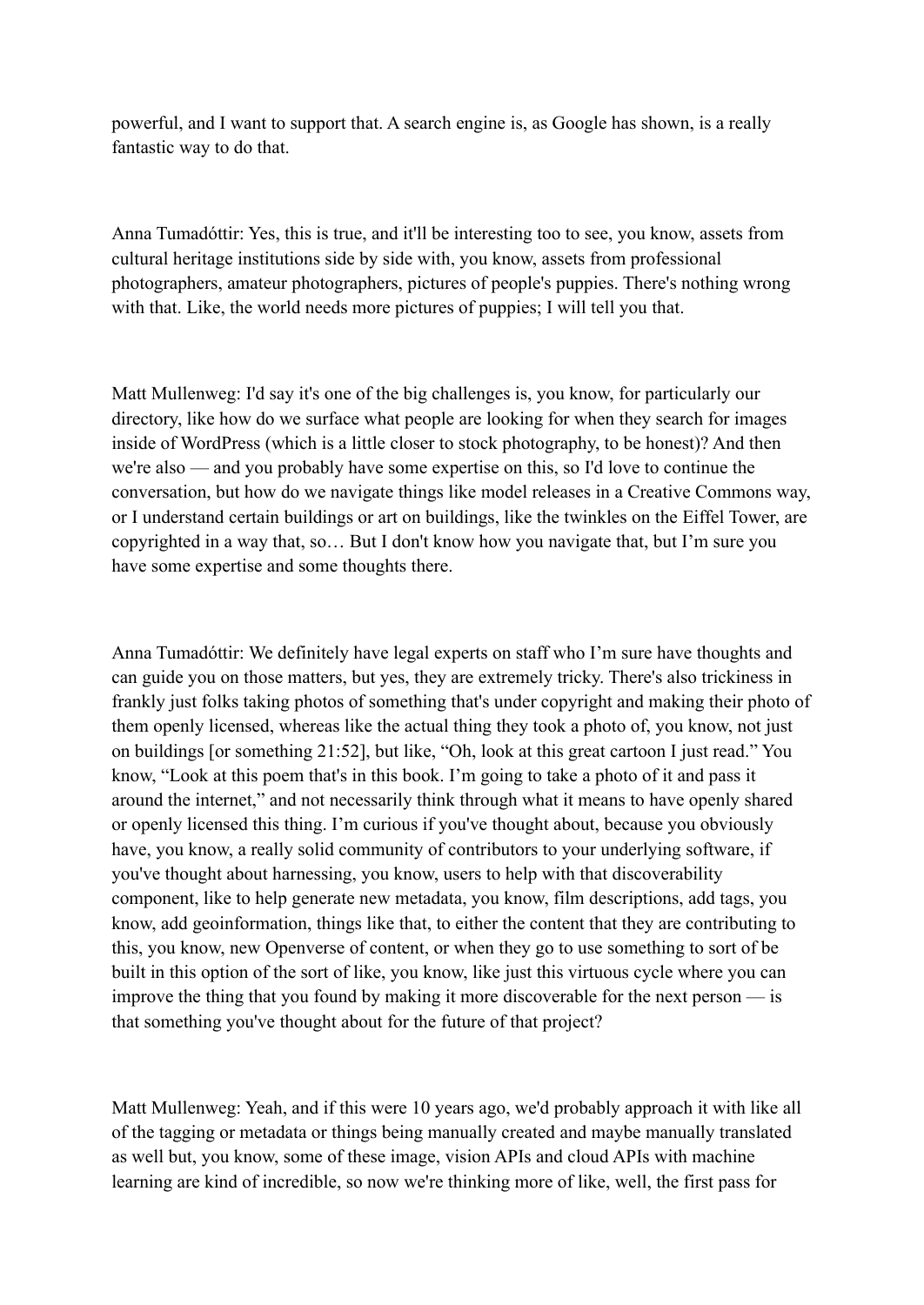tagging or identification or other things, whatever like a Google Vision or Azure Vision API can give us back, let's put that in there and use that to inform search, and then we can use search interactions, so what people search for, and then what they choose to drive ranking, and then, you know, sort of wiki-like make it all editable. So if, you know, so if it thinks something's a hot dog that's not a hot dog, someone could go in there and tag that, but I think for things like translation, we'll be able to do that completely driven by the algorithms and APIs, because things like tags, you know, one or two words I think are, would be things that like the machine translation is really well suited for. You know, it's not like poetry or complex [syntax 24:05] or something. It's more almost like a dictionary translation, and if that could allow us to make these resources discoverable in more languages, that's really, really exciting. And I haven't decided what's the right way to do that. Maybe like it's, you know, English is our canonical backend language, and when someone searches, we do a translation of that on the fly, the match to English, or if we end up kind of storing metadata for every language that we operate in. Probably the first one is a little bit more efficient, but I don't love having English as a necessary canonical language. [chuckles]

Anna Tumadóttir: Yeah. Yeah, yeah. I hear you there. It's also, we did run into some interesting things around language searches and translation on our side, words that like translate directly into another language but might end up meaning a different thing, so like contextualized. Yeah, for instance, the word for "elephant" in Icelandic can mean either an elephant or a type of bird, and so if you just translate it straight to that without any other context, you may get a completely irrelevant search result. Yeah. It was one of the unlikely scenarios that we ran into, but, you know, if you've got me testing our image results, that's what you're going to find.

Matt Mullenweg: I forget the name, but there's a beautiful website which is like a dictionary or a list of words that only exist in a single language and that there's not something for in other languages. Its name's escaping me and the examples are escaping me, but the good news is they're mostly not physical objects or things that would be in a photo, as an example. They're mostly like concept.

Anna Tumadóttir: Yeah, they're cultural concepts, yeah.

Matt Mullenweg: There was a beautiful Brazilian Portuguese one which was like "the longing for something that isn't gone yet but you know will be." And I was like, "Ah, such a beautiful idea"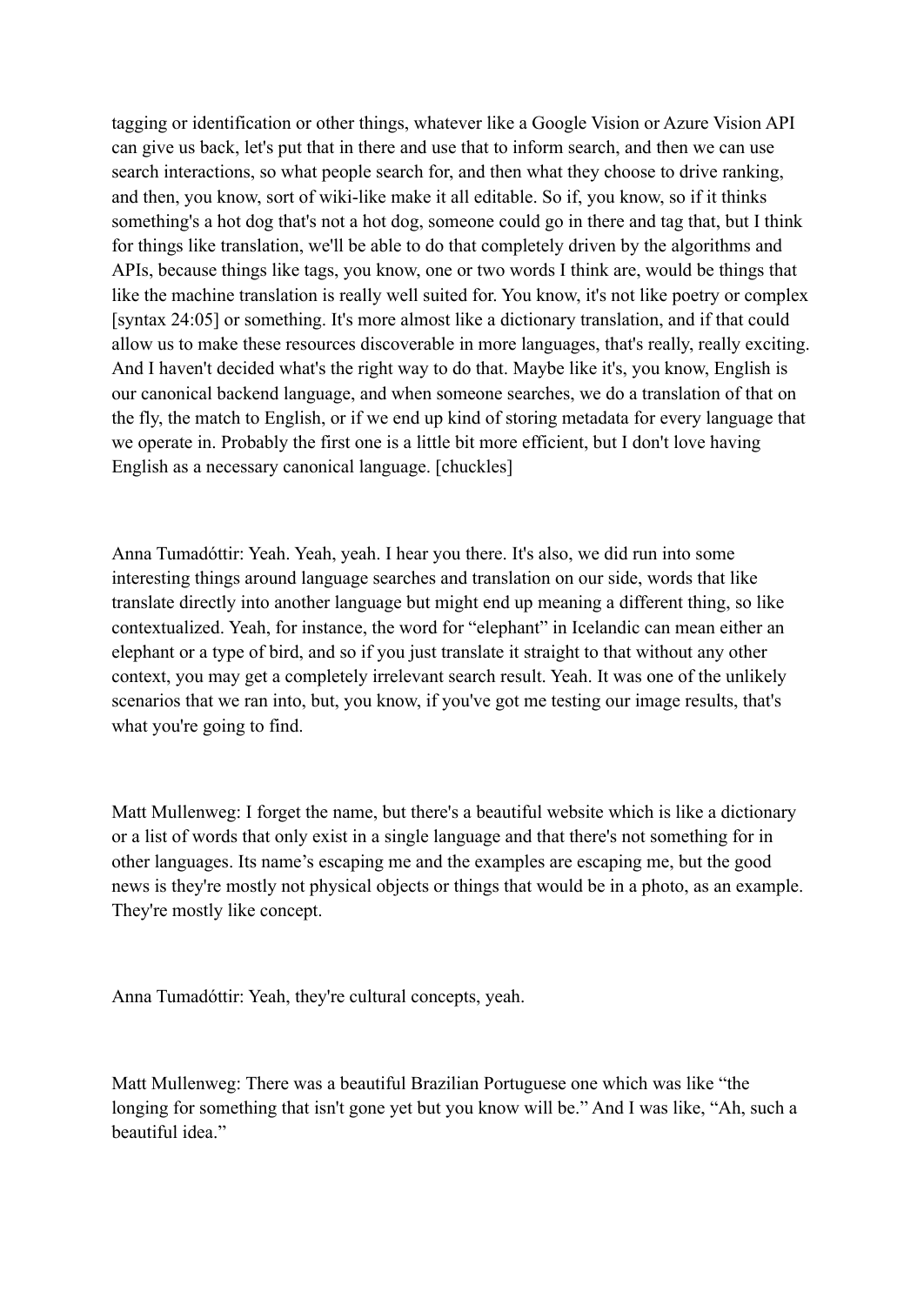Anna Tumadóttir: That is a good idea. If only we had a word for it in our language. And I agree, it definitely makes sense to go the route of sort of large-scale processing to get enhanced data on the images. We did a run-through with AWS Rekognition and that was fantastic. It does what human hours cannot really compete with in a short amount of time, but it definitely is warranted. I think there's two things that's warranted. One is sort of human QA just for good measure because you want to make sure that, you know, this is representing the images the way that you are comfortable with, but then the second that occurs to me when you talk about like a wiki-like editing experience is, it's not dissimilar to the idea you're noodling on for the wiki meets blogs, so a way to interact, for instance, with the creator of the image on helping them describe their image better, but you could put the onus of sort of approving those descriptors on the creator to an extent. And "onus" probably isn't even the right word. You could give them that power because they may have something specific and contextual that they think is important to represent in that description that may be, you know, lost on somebody doing it in like a rapid or automated fashion, so…

Matt Mullenweg: I like that.

Anna Tumadóttir: Yeah. I think it could be your wiki meets blogs idea could be a pretty fun one. Also for folks who don't create but like to contribute. You know, I think that's probably why you're looking at the power of something like Wikipedia, like you've got your heavy, heavy contributors, but then, you know, there's also folks who are like, "I'm going to add a link here. I'm going to just translate this. You know, I'm not going to do it from scratch, but I'm still going to help build this thing," and there's something really powerful in that collaboration. Switching gears just a little bit as we prepare to wind ourselves down, so you've been around for a while. You've seen things change on the web. What is it that you're like most nostalgic for from the early days? Did you ever have a GeoCities site?

Matt Mullenweg: I did, I did. I actually… I think I still pay Yahoo to redirect my old GeoCities site to a domain because I like the idea of things not breaking. Right?

Anna Tumadóttir: Yes.

Matt Mullenweg: I should check if that still works, actually, but it is on the web somewhere. Yeah, I think the thing I'm nostalgic for… We talked about comments already, so I won't reiterate that, but do you remember the idea of a blogroll?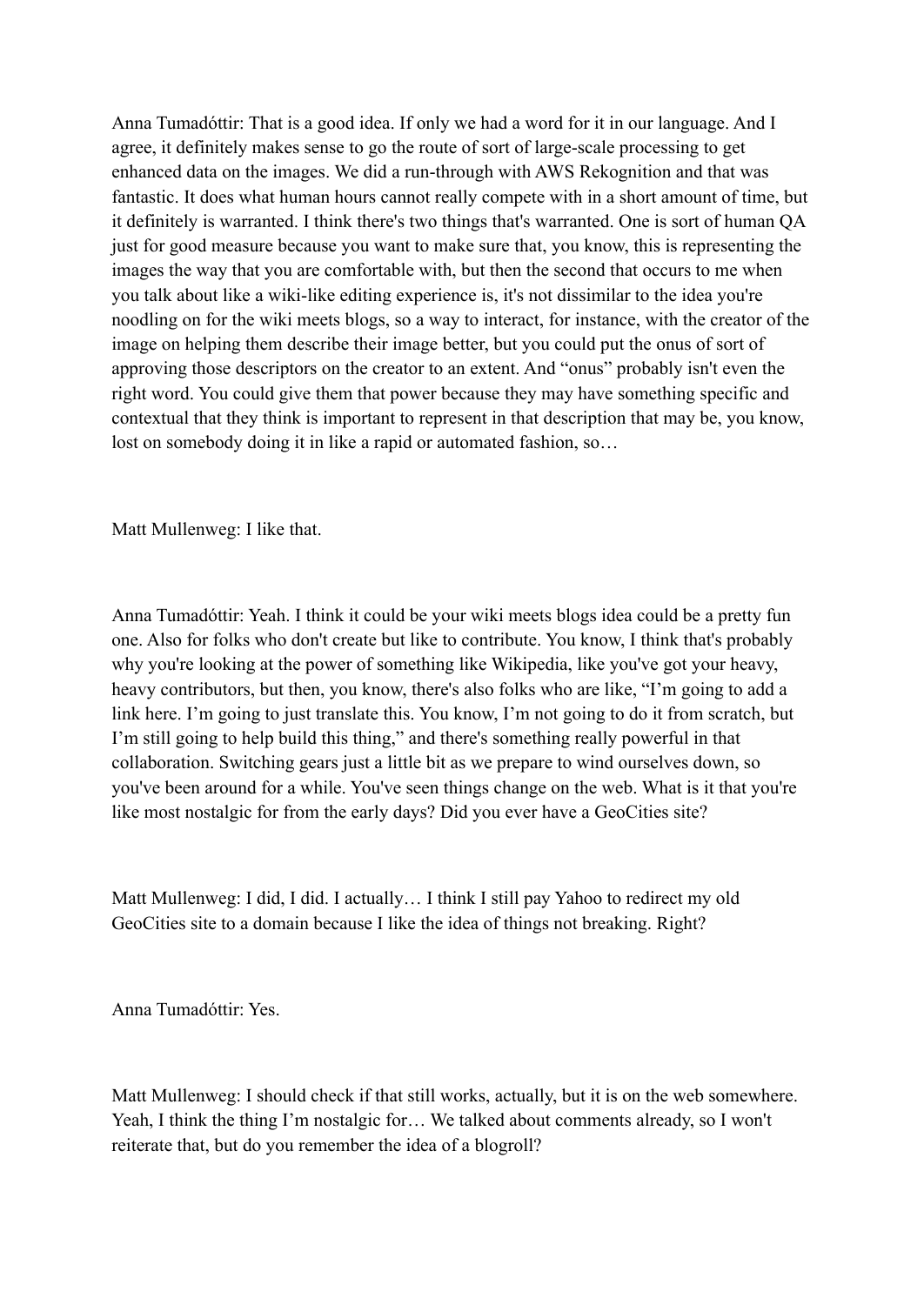Anna Tumadóttir: Yes, I do. Yeah, like a bunch of folks in a similar category, and then you would, you know, join a blogroll, and you could... It's like being part of a group.

Matt Mullenweg: Yeah.

Anna Tumadóttir: [unclear 28:57] Yeah.

Matt Mullenweg: Yeah. I'll describe it. It was very simple, just kind of a… If you had a website, you would… It's kind of like a follower list like you put in your sidebar or a subpage a list of the bloggers that you followed, and WordPress actually built something in (it's kind of a very random feature, I think might even still be in the code somewhere) that it would reorder that list based on who had most recently updated, so if you came to a site or a post you really liked, you kind of look in the sidebar and see like, "Oh, here are people they like that recently updated," and kind of use that to surf and explore in like a web-like fashion, like web like the metaphor, not even like the World Wide Web. So that discovery process, I think, is pretty neat, and I… You know, some of this happens through retweets, and reblogs, and Twitter and such stuff like that, but I kind of want to bring back the idea of that, because just things you follow isn't quite the same. I, in fact, follow people I disagree with or that I wouldn't recommend people go to because I like to have that in my personal stream. I like to have lots of different viewpoints, but that kind of like "Here's the folks I really recommend you check out" I think would be neat. And I also think it's just something that I like to do. Like there's a few blogs, a few newsletters, I think are just such high quality. I want to tell everyone about them.

Anna Tumadóttir: Yeah. Absolutely. I think the feature I'm thinking of was when you would join… It's called like a blog circle?

Matt Mullenweg: And that was like a link circle. Yeah, what was that called? A link something.

Anna Tumadóttir: But yeah, but you would have like, you know, we're like these, you know, 10 humans who have this shared interest, and we've all agreed we have this shared interest so we're all going to link to each other. And you would see them sort of along the bottom of the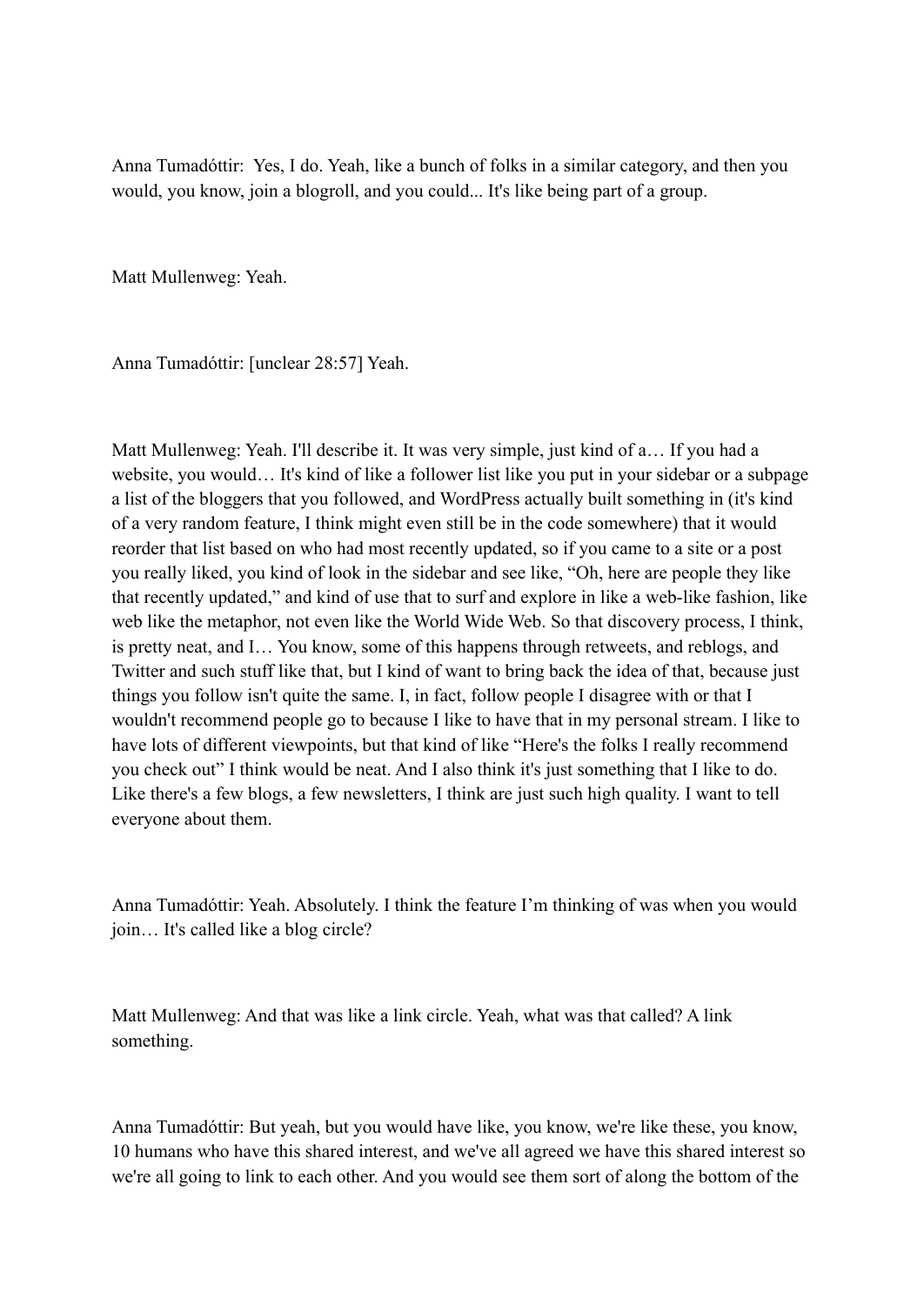blog so you would know that you were sort of popping between like similar content themes, shall we say, but yeah.

Matt Mullenweg: So that reminds me of one more thing is, you know, combined with blogroll or — and there's still this feature in WordPress through something called pingbacks — but letting you know when someone has mentioned you or linked you on the web is not really there as much anymore. You know, even referrers.

Anna Tumadóttir: No.

Matt Mullenweg: The idea that when a page clicks, you see where the person came from, for privacy reasons, is much less of a data source than it used to be, which, of course, has pluses, but I think has minuses that you don't know if, you know, someone blogged about you or put you in their blogroll or you're on something else, you know. And that was, I think, a very, very exciting way to kind of like start a conversation or start an online, you know, paying attention to each other was that idea of linking to someone.

Anna Tumadóttir: This is true. This is true. That is taking out that sort of element of sort of like spontaneous and sort of semi-anonymous community, you know. like you could build these relationships with folks that you would never even know their real name. That's true.

Matt Mullenweg: I call it pseudonymous, right? Because…

Anna Tumadóttir: Pseudonymous.

Matt Mullenweg: ... there was definitely [consistent identity 32:02].

Anna Tumadóttir: That's true. Yes. That is much better than "anonymous." "Pseudonymous." So with, I mean, the various things that have changed and like some of these things going away, you know, what is it you feel that is important that has endured or remained constant? What is still true?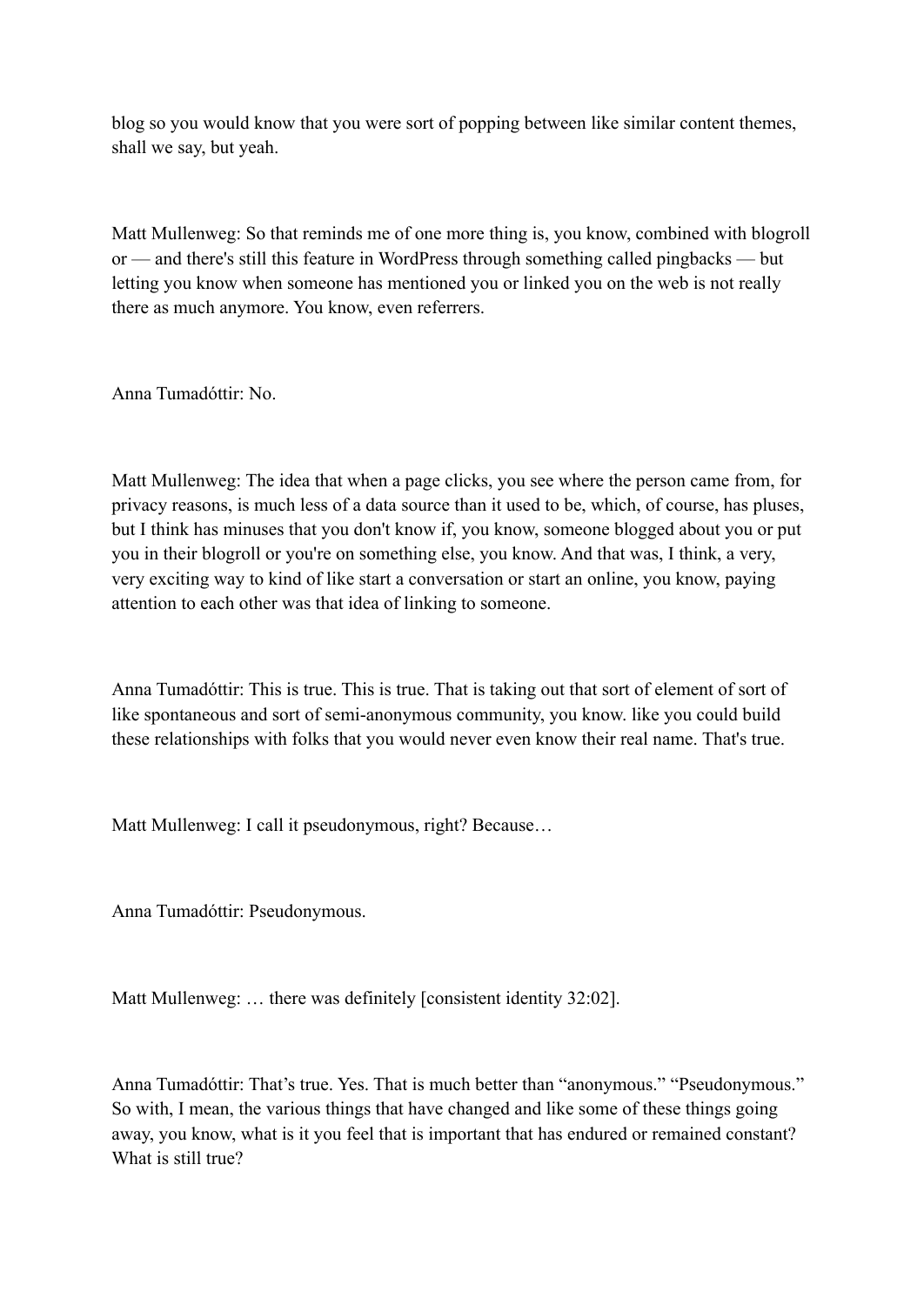Matt Mullenweg: The technical underpinnings of the web itself. Right? [chuckles] No matter how hard companies try…

Anna Tumadóttir: [laughs] Hey, now.

Matt Mullenweg: Just plain old HTML, and CSS, and DNS, and domains and websites and like still is, I think, the creative heart of the internet. And although mobile apps have taken some of that away, I think we're really starting to see now companies and people grapple with the sort of Faustian bargain they made to be part of these app stores and choose that to be their only method of distribution versus the freedom that you have if your customers come to you through the web. I think also something that is sometimes missed is like how much time people spend inside Facebook or Twitter actually in a web view, so they're reading a link to a webpage or clicking something through. And, of course, pretty much all commerce is happening still through web views or the web. So that's pretty cool, and I like that it's still there, and I like that it's evolving. You know, we have this new editor called Gutenberg is our humble title for this new editor, and basically it's taking the idea and what I would call the beauty of HTML and trying to make it more accessible to a layperson to someone who doesn't want to learn how to code, so without using any code, they can create really rich layouts, really cool effects or widgets or functionality on the website, whether it's, you know, a YouTube embed or Google Map or something like a really, really complex, you know, layout that that has like images and pictures and… You know, one feature that's coming right now that's kind of enabled by modern CSS is, we call it duotone, so it allows you to take any image and essentially using CSS transforms turn it into like a really cool stylized two-color one, so like a black-and-white photo but where the black and white might be like red and green. So it creates like really, really cool effects. The design is so fresh. It's so cool-looking. I'm like, "Wow, this is so neat that with a few clicks, this is now going to be something in every WordPress user's hands," and I'm just excited to see what kind of… You know, we build like canvases and paintbrushes and paint, you know, and it's really our users that create the masterworks, the art, with it. And so whenever we find like a new color of paint that people can use, I'm just, I always get kind of giddy with excitement to see what they're going to do.

Anna Tumadóttir: Yeah, no, I bet, because I think people are often a lot more creative than one knows because a lot of the tools to show that creativity require a certain technical expertise that not everybody has the sort of fortune of having been exposed to along the way, and so this sort of removes that barrier for people to be able to put things together the way they want to see them. I actually saw this after Gutenberg with WordPress sites, sort of small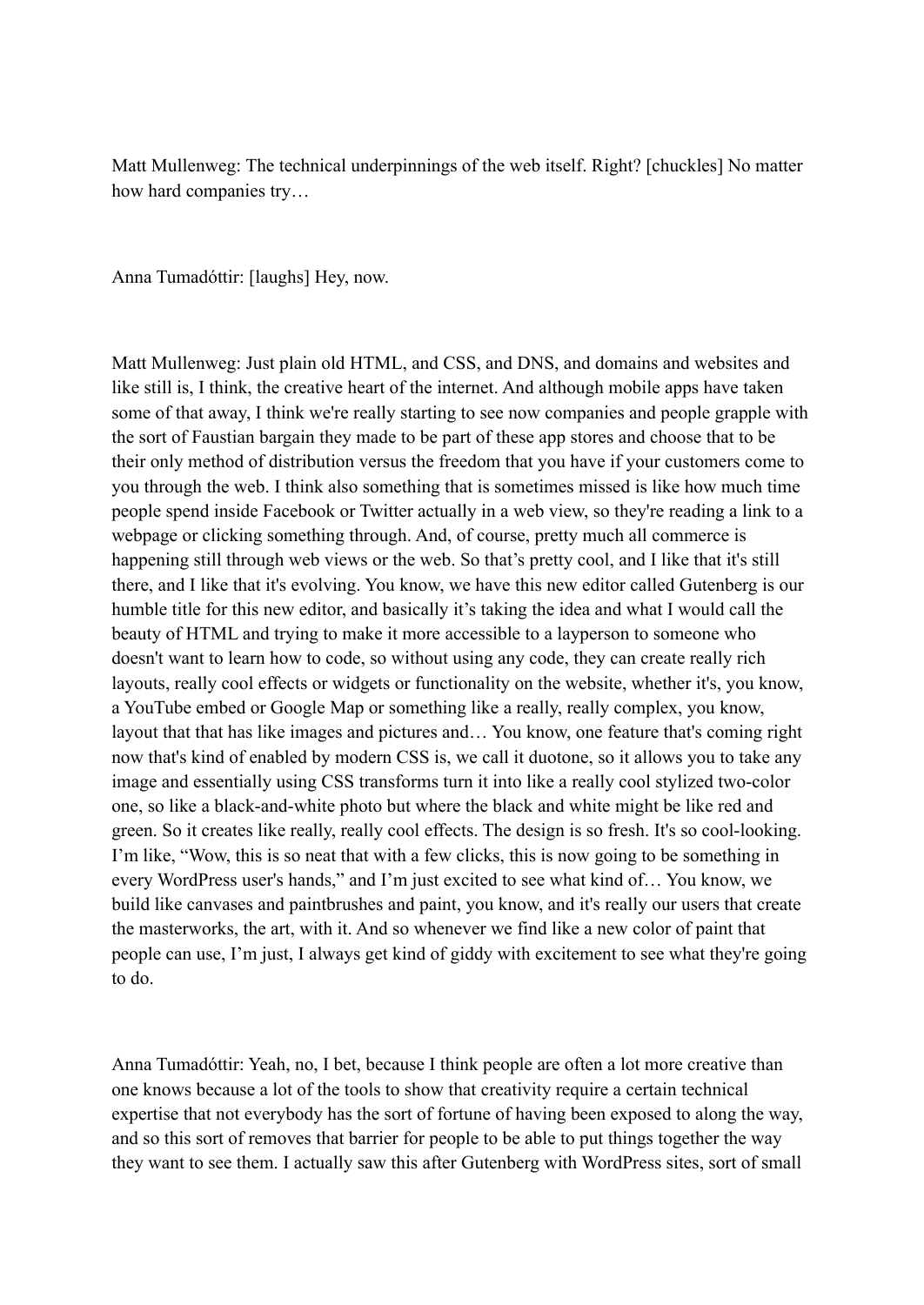businesses, friends who were running them suddenly just had just these incredible web presences that, you know, I know they didn't pay a professional to put together, and they still looked amazing, and use like some of the features you were mentioning to really, yeah, drive awareness of what they were doing and made it more about what they were doing rather than how it looked, if that makes sense, because, yeah, it's so easy to be distracted by something that one would perceive to be poorly put together. So yeah, those are some powerful paint brushes with your humbly named editor.

Matt Mullenweg: [laughs] And we're still just scratching the surface. We're about five years into Gutenberg. I expect it to be the foundation of WordPress for another 10 or 20 years to come, and that is exciting to be working on that thing that both feels like it has… It's done a lot already, but feels like it's something that we could spend really, you know, the rest of our career focused on.

Anna Tumadóttir: So any other interesting new projects that you've heard about that you want to share, any that you think are like solving problems that you see on the web or just cool, neat technologies? They do not have to be in the WordPress ecosystem.

Matt Mullenweg: You know, one that I've been really enjoying with everyone on Zoom and on calls all day is called krisp.ai (K-R-I-S-P dot AI), and it's basically like a 50 or 60-dollar utility that basically turns any microphone into like a studio where it'll eliminate room echo, eliminate background noise, dogs barking…

Anna Tumadóttir: Oh, wow.

Matt Mullenweg: … clapping. [unclear 37:35] And I guess this is going to be built into the next versions of macOS and iOS, but in the meantime I think it's actually, even for the next few months, it's worth getting if you find yourself on a lot of calls and in uncertain environments, you know, whether that's the lawnmower going by or whatever it is in your household. And I find that really high-fidelity audio gives you so much of the value of being in person, so like you and I being able to hear each other, have a real-time conversation, the people who are going to be listening to this on headphones, and it'll sound really good. You know, that's incredibly intimate and an incredible connection.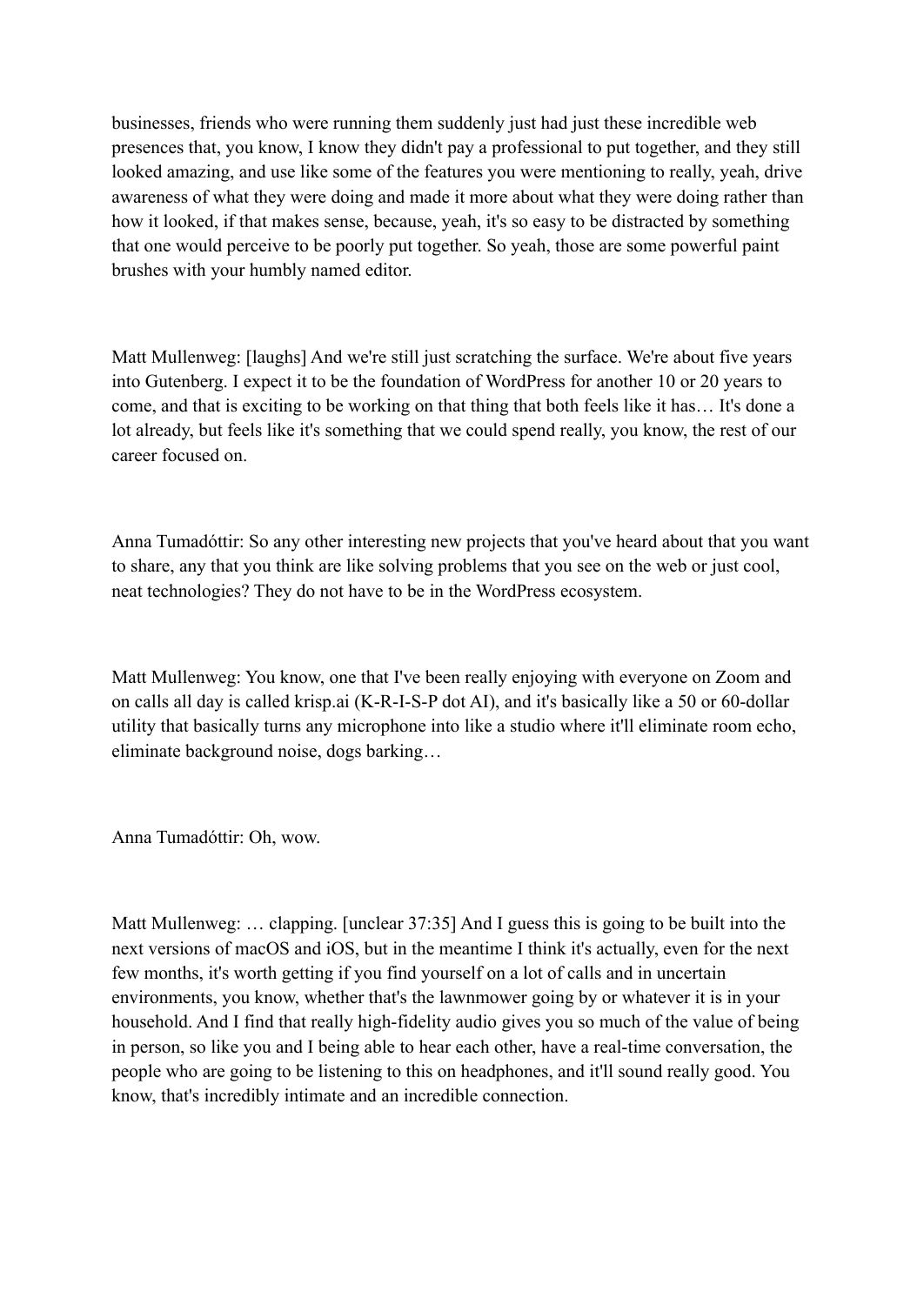Anna Tumadóttir: That's true. I like how you talk about a potential uncertain situation that this could help alleviate. Yeah, working from home has been nothing but a series of uncertain situations, I think, for…

Matt Mullenweg: Yeah, people like working from home, but they forget that their home also comes to their work, whether that's family, kids, dogs, lawnmowers, workers, whatever it might be in the house. It can sometimes be… Well, I actually really like it because I feel like people are literally bringing their whole selves to work.

Anna Tumadóttir: This is true. Yeah, absolutely. I mean, and you've obviously been running the organization distributed for forever? Automattic has been distributed from the word "go," or did you try folks together in the beginning?

Matt Mullenweg: Yeah. Really, we've always had people… I think the first hire, actually, was in Cork, Ireland.

Anna Tumadóttir: Oh, right.

Matt Mullenweg: So even the very first employee at the company was pretty far away. But to be honest, early days, we didn't do much audio or video, so we didn't really notice the pluses or minuses of those mediums. It's only the past few years I feel like since the advent of Zoom that that we've done a lot more of that, but, you know, we were primarily text-based interaction and communication, first probably like AOL, then IRC and then, you know, more recently Slack and moving to something like Matrix, which is, by the way, a very cool program. It's like an open source Slack. I encourage people to check it out. So, you know, in that evolution, the text has kind of been the same as it was 20 years ago, but the audio and video capabilities (particularly video) has evolved so tremendously.

Anna Tumadóttir: Yeah. Yeah, there's a lot that can happen on a video screen that you could never possibly capture through text. Those uncertain interruptions that I think the comic value of those is pretty impossible to put into words sometimes. Oh, that's really neat. And interesting that you mentioned Matrix. So are you switching to using that?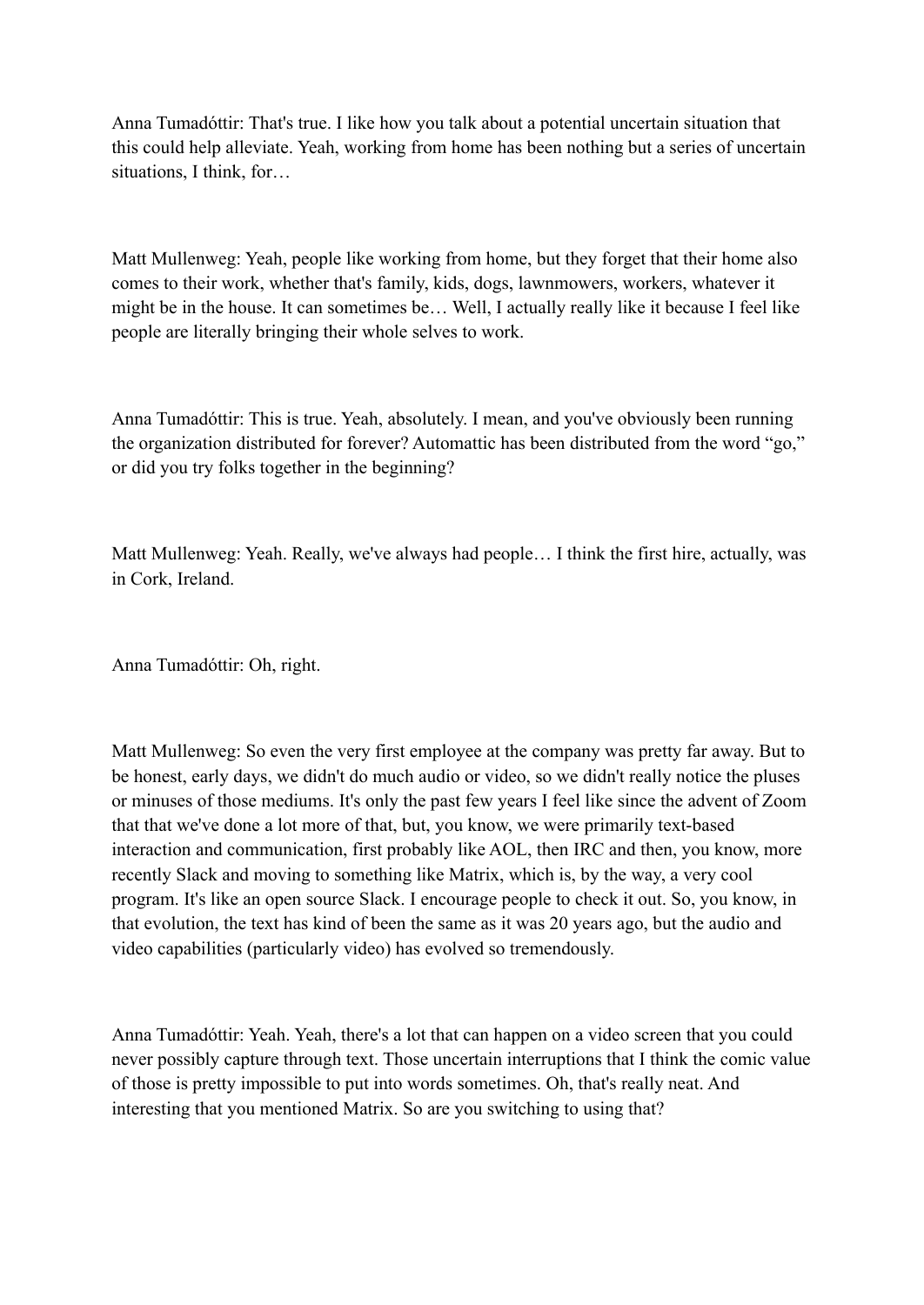Matt Mullenweg: That is the plan, yeah. We don't have everything finalized yet, but, you know, we try wherever possible to patronize open source solutions, and when they get as good as the proprietary alternatives, we're like, "Well, okay. It's time to switch over."

Anna Tumadóttir: Definitely. That's exciting. I'll be excited to hear how that goes. But I do have one more very important question for you: best barbecue in Texas.

Matt Mullenweg: Ooh, that is a good question, and this actually ties a little bit back into things being more open. So it used to be that there were only a few good places for barbecue, and actually, where I grew up, Houston had almost no good barbecue.

Anna Tumadóttir: Really?

Matt Mullenweg: Now, what's changed is the top pitmasters, including this guy who runs Franklin's — his name, I think Aaron Franklin is his name — started sharing their secrets and talking about the process, essentially open-sourcing their methods for creating amazing barbecue. And so now, if you go to Texas, there's a ton of great barbecue, actually, and I would say the average quality of barbecue throughout the world, I've had amazing barbecue in Paris and Seoul, South Korea, and like Texas barbecue, but to give you some names: if you're in Austin, Franklin's is amazing, Terry Black's is really fantastic (I was just there last week); and then in Houston, probably my go-to would be obviously Killen's if it's a little bit outside of town is maybe the best, and inside of town, like going to Pit Room.

Anna Tumadóttir: All right. That's a solid roster you got right there. I realize that it's a really dicey question when you ask for the best, because, you know, people feel very strongly about their barbecue there, so you don't want to [unclear 42:08].

Matt Mullenweg: Even the worst barbecue is pretty darn good.

Anna Tumadóttir: Yeah. Yeah. This is true. Even gas station barbecue in Texas is pretty solid on a national scale. Great. Well, thank you so much for your time, and is there anything that you feel like we didn't cover that you were like, "This is something I really would have wanted to say"?